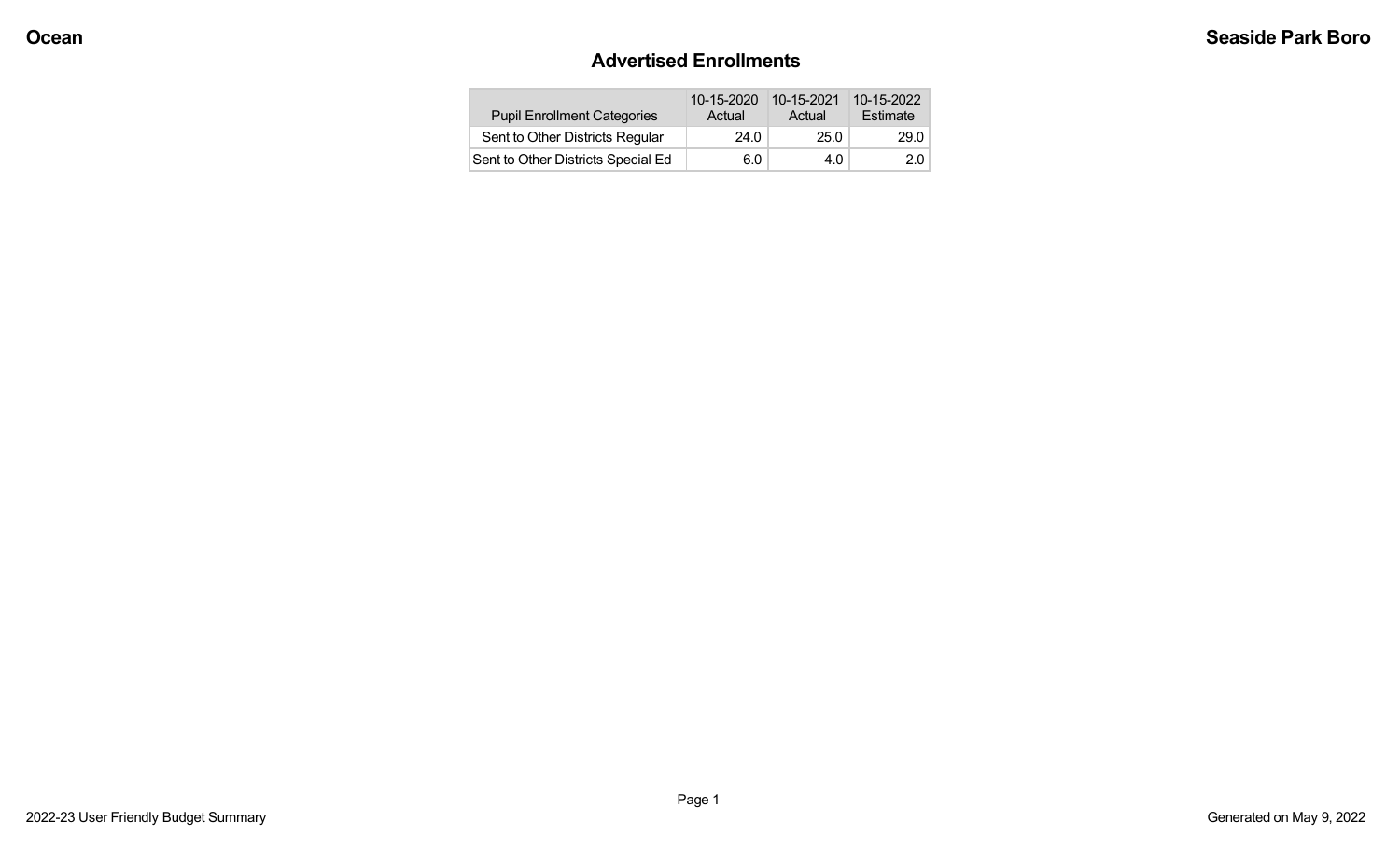### **Advertised Revenues**

| <b>Budget Category</b>                             | Description                                          | Account | 2020-21<br>Actual | 2021-22<br><b>Revised</b> | 2022-23<br>Proposed |
|----------------------------------------------------|------------------------------------------------------|---------|-------------------|---------------------------|---------------------|
|                                                    | Local Tax Levy                                       | 10-1210 | 518,937           | 415,008                   | 411,890             |
|                                                    | Sale of Property                                     | 10-1930 | 269,117           | 0                         | $\Omega$            |
| <b>General Fund Revenues from Local Sources</b>    | <b>Unrestricted Miscellaneous Revenues</b>           | 10-1XXX | 16,296            | $\Omega$                  | $\Omega$            |
|                                                    | Interest Earned On Current Expense Emergency Reserve | 10-1XXX | 0                 | 1,500                     | $\mathbf{0}$        |
|                                                    | <b>Total Revenues from Local Sources</b>             |         | 804,350           | 416,508                   | 411,890             |
|                                                    | <b>Categorical Transportation Aid</b>                | 10-3121 | 30,123            | 30,123                    | 30,123              |
|                                                    | <b>Categorical Special Education Aid</b>             | 10-3132 | 23,271            | 23,271                    | 23,271              |
| <b>General Fund Revenues from State Sources</b>    | <b>Categorical Security Aid</b>                      | 10-3177 | 10,018            | 10,018                    | 10,018              |
|                                                    | Adjustment Aid                                       | 10-3178 | 57,391            | 33,864                    | 5,519               |
|                                                    | <b>Other State Aids</b>                              | 10-3XXX | 1,160             | $\mathbf{0}$              |                     |
|                                                    | <b>Total Revenues from State Sources</b>             |         | 121,963           | 97,276                    | 68,931              |
|                                                    | <b>Budgeted Fund Balance-Operating Budget</b>        | 10-303  | 0                 | 206,270                   | 305,771             |
| <b>General Fund Revenues from Other Sources</b>    | Withdrawal from Capital Reserve for Local Share      | 10-307  | 0                 | 225,000                   | 44,117              |
|                                                    | <b>Other Financing Sources</b>                       | 10-5XXX | $\Omega$          | 450,000                   | 750,000             |
|                                                    | Actual Revenues (Over)/Under Expenditures            |         | $-370,763$        | 0                         | $\Omega$            |
| <b>General Fund Revenues</b>                       | <b>Total Operating Budget</b>                        |         | 555,550           | 1,395,054                 | 1,580,709           |
|                                                    | <b>CARES Act Education Stabilization Fund</b>        | 20-4530 | 2,492             | 0                         | 0                   |
| Special Revenue Fund Revenues from Federal Sources | <b>Total Revenues from Federal Sources</b>           |         | 2,492             | 0                         | $\mathbf{0}$        |
| Special Revenue Fund Revenues                      | <b>Total Grants and Entitlements</b>                 |         | 2,552             | 0                         | 0                   |
|                                                    | Local Tax Levy                                       | 40-1210 | 64,370            | $\Omega$                  | $\Omega$            |
| Debt Service Fund Revenues from Local Sources      | Local Tax Levy-Repayment of Community Disaster Loan  | 40-1210 | 0                 | 36,836                    | $\mathbf 0$         |
|                                                    | <b>Total Revenues from Local Sources</b>             |         | 64,370            | 36,836                    | $\mathbf 0$         |
| Debt Service Fund Revenues from Other Sources      | <b>Budgeted Fund Balance</b>                         | 40-303  | $\Omega$          | 27,536                    | $\mathbf{0}$        |
|                                                    | <b>Total Local Repayment of Debt</b>                 |         | 64,370            | 64,372                    | $\mathbf 0$         |
| <b>Debt Service Fund Revenues</b>                  | <b>Total Repayment of Debt</b>                       |         | 64,370            | 64,372                    | $\Omega$            |
| All Fund Revenues                                  | <b>Total Revenues/Sources</b>                        |         | 622,472           | 1,459,426                 | 1,580,709           |
| <b>Revenues Net of Transfers</b>                   | <b>Total Revenues/Sources Net of Transfers</b>       |         | 622,472           | 1,459,426                 | 1,580,709           |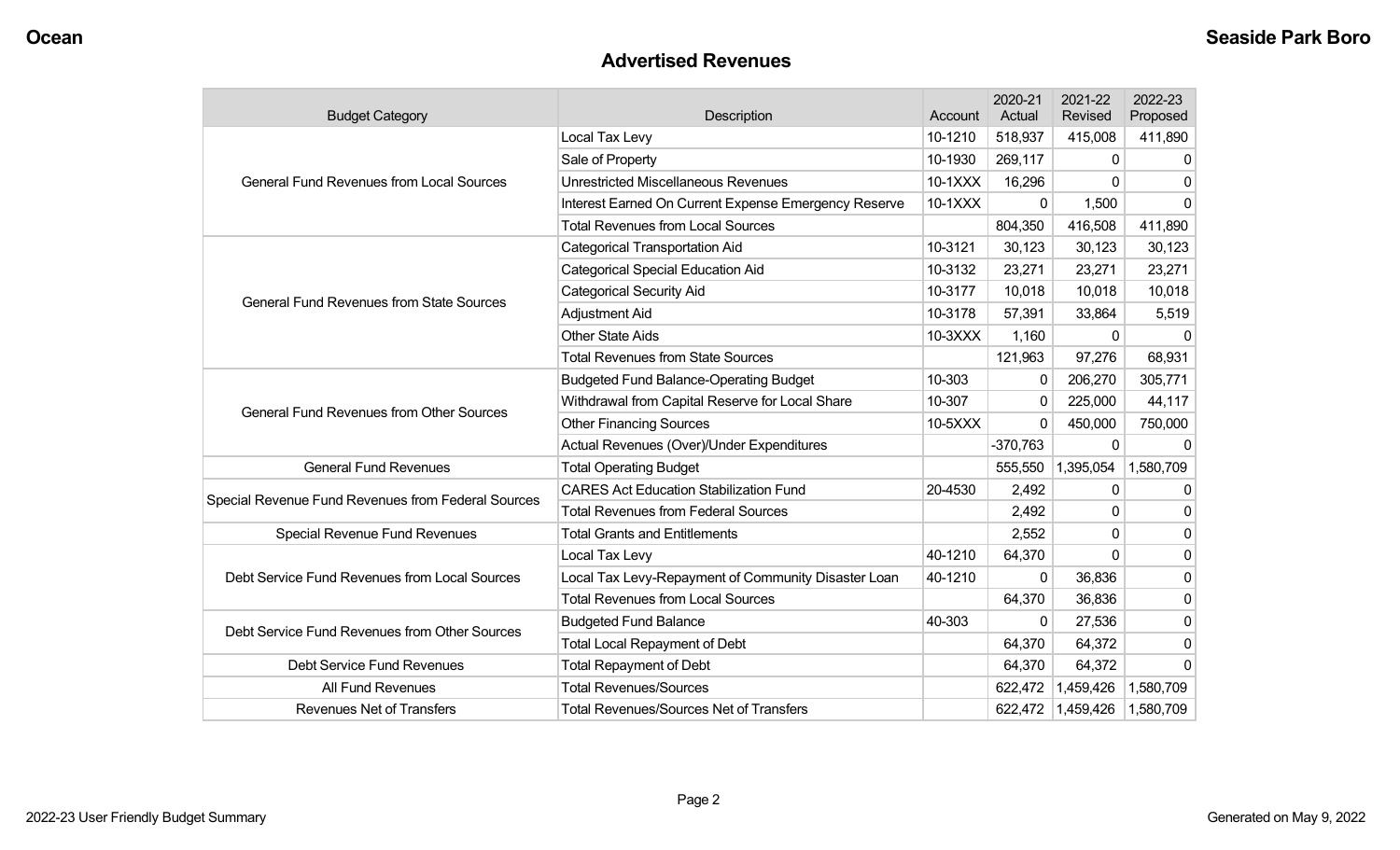# **Advertised Appropriations**

| <b>Budget Category</b>                               | Description                                                            | Account        | 2020-21<br>Actual | 2021-22<br>Revised | 2022-23<br>Proposed |
|------------------------------------------------------|------------------------------------------------------------------------|----------------|-------------------|--------------------|---------------------|
|                                                      | Undistributed Expenditures-Instruction (Tuition)                       | 11-000-100-XXX | 334,867           | 492,885            | 304,806             |
|                                                      | Undistributed Expenditures-Support Services-General Administration     | 11-000-230-XXX | 63,129            | 59,818             | 60,860              |
|                                                      | Undistributed Expenditures-Central Services                            | 11-000-251-XXX | 28,421            | 29,847             | 30,128              |
| General Fund Current Expenses for Support Services   | Undistributed Expenditures-Administrative InformationTechnology        | 11-000-252-XXX | 600               | 2,200              | 2,200               |
|                                                      | Undistributed Expenditures-Operation and Maintenance of Plant Services | 11-000-26X-XXX | 60,399            | 74,007             | 73,500              |
|                                                      | Undistributed Expenditures-Student Transportation Services             | 11-000-270-XXX | 46,903            | 45,297             | 45,000              |
|                                                      | Personal Services-Employee Benefits                                    | 11-XXX-XXX-2XX | 3,126             | 14,500             | 8,500               |
|                                                      | <b>Total Undistributed Expenditures</b>                                |                | 537,445           | 718,554            | 524,994             |
| General Fund Current Expenses for Increased Reserves | Interest Earned on Current Expense Emergency Res                       | 10-607         | $\Omega$          | 1,500              |                     |
| <b>General Fund Current Expenses</b>                 | <b>Total General Current Expense</b>                                   |                | 537,445           | 720,054            | 524,994             |
| Capital Outlay                                       | Facilities Acquisition and Construction Services                       | 12-000-400-XXX | 18,105            | 675,000            | 1,055,715           |
|                                                      | <b>Total Capital Outlay</b>                                            |                | 18,105            | 675,000            | 1,055,715           |
| General Fund Expenses and Transfers                  | <b>General Fund Grand Total</b>                                        |                | 555,550           | 1,395,054          | 1,580,709           |
| Special Revenue Fund Expenses for Federal Projects   | <b>CARES Act Education Stabilization Fund</b>                          | 20-477-XXX-XXX | 2,492             | $\Omega$           | 0                   |
|                                                      | <b>Total Federal Projects</b>                                          | 20-XXX-XXX-XXX | 2,492             | 0                  | 0                   |
| Special Revenue Fund Expenses                        | <b>Total Special Revenue Funds</b>                                     |                | 2,552             | $\Omega$           | $\mathbf 0$         |
| Debt Service Fund Expenses                           | <b>Total Regular Debt Service</b>                                      | 40-701-510-XXX | 64,370            | 64,372             | $\mathbf 0$         |
|                                                      | <b>Total Debt Service Funds</b>                                        |                | 64,370            | 64,372             | $\Omega$            |
| All Fund Expenses                                    | <b>Total Expenditures/Appropriations</b>                               |                | 622,472           | 1,459,426          | 1,580,709           |
| <b>Expenses Net of Transfers</b>                     | <b>Total Expenditures Net of Transfers</b>                             |                | 622,472           | 1,459,426          | 1,580,709           |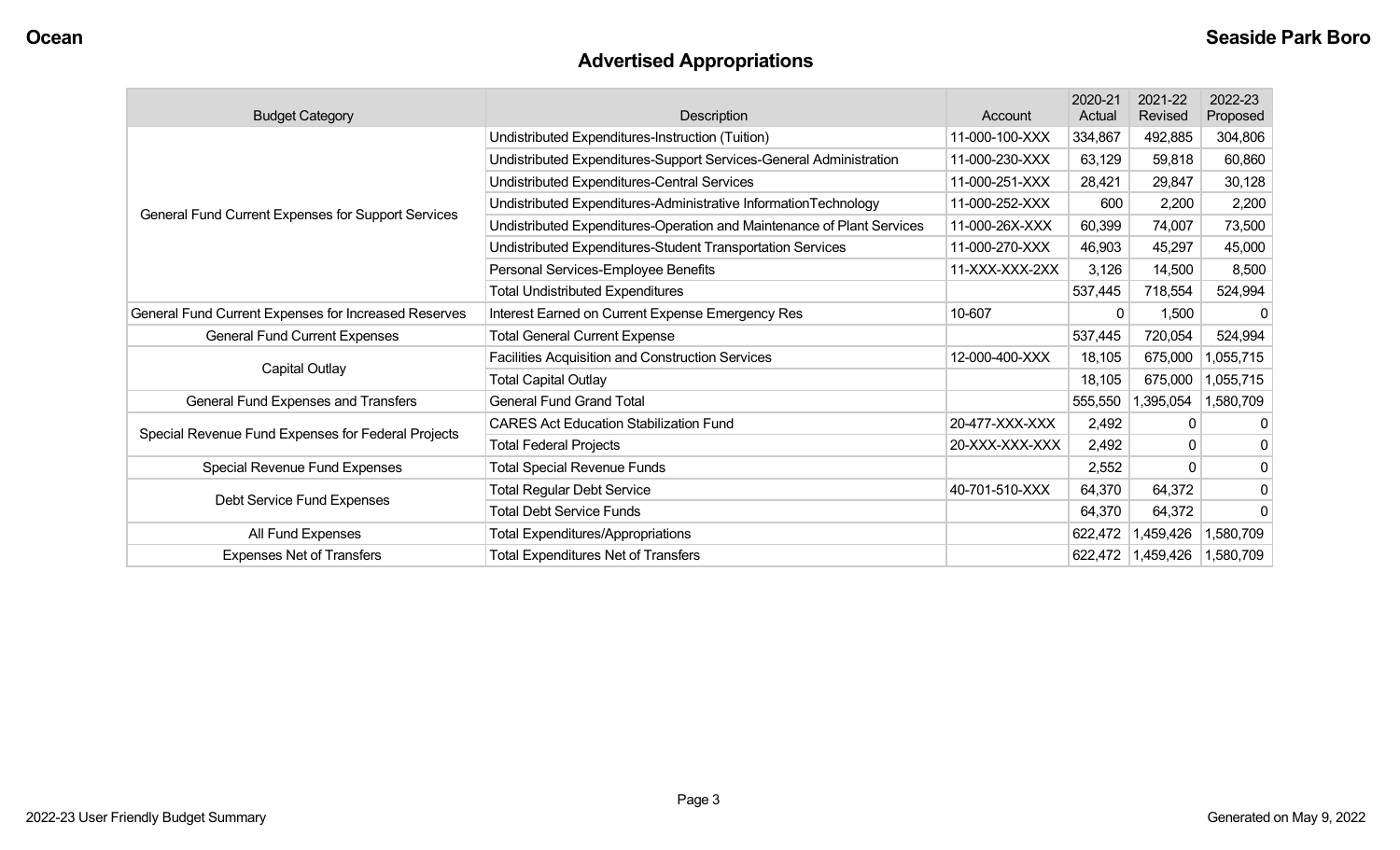# **Advertised Recapitulation of Balances**

| <b>Fund Balance Category</b>                   | <b>Budget Category</b>                                           | <b>Audited</b><br><b>Balance</b><br>06/30/2020 | Audited<br><b>Balance</b><br>06/30/2021 | Estimated<br><b>Balance</b><br>06/30/2022 | Estimated<br><b>Balance</b><br>06/30/2023 |
|------------------------------------------------|------------------------------------------------------------------|------------------------------------------------|-----------------------------------------|-------------------------------------------|-------------------------------------------|
| Unrestricted                                   | <b>General Operating Budget</b>                                  | 250,870                                        | 250,000                                 | 250,000                                   | 250,000                                   |
|                                                | Repayment of Debt                                                | 27,536                                         | 27,536                                  |                                           | O                                         |
|                                                | Capital Reserve                                                  | 0                                              | 269,117                                 | 44,117                                    | 0                                         |
|                                                | <b>Adult Education Programs</b>                                  | 0                                              |                                         |                                           | 0                                         |
|                                                | Maintenance Reserve                                              | $\mathbf{0}$                                   | $\Omega$                                |                                           | 0                                         |
|                                                | Legal Reserve                                                    | 409,525                                        | 512,041                                 | 305,771                                   |                                           |
| <b>Restricted for General Operating Budget</b> | Unemployment Fund                                                | 0                                              |                                         |                                           | 0                                         |
|                                                | <b>Tuition Reserve</b>                                           | 0                                              |                                         |                                           |                                           |
|                                                | <b>Current Expense Emergency Reserve</b>                         | 150,000                                        | 150,000                                 | 151,500                                   | 151,500                                   |
|                                                | Impact Aid Reserve for General Expenses (Sections 8002 and 8003) | 0                                              |                                         |                                           |                                           |
|                                                | Impact Aid Reserve for Capital Expenses (Sections 8007 and 8008) | 0                                              |                                         |                                           | 0                                         |
|                                                | <b>Student Activity Fund</b>                                     | 1,650                                          | 1,590                                   | 1,590                                     | 1,590                                     |
| Restricted for Special Revenue Fund            | Scholarship Fund                                                 | 0                                              | $\Omega$                                | 0                                         | 0                                         |
| Restricted for Repayment of Debt               | Restricted for Repayment of Debt                                 | 0                                              | 0                                       | 0                                         | 0                                         |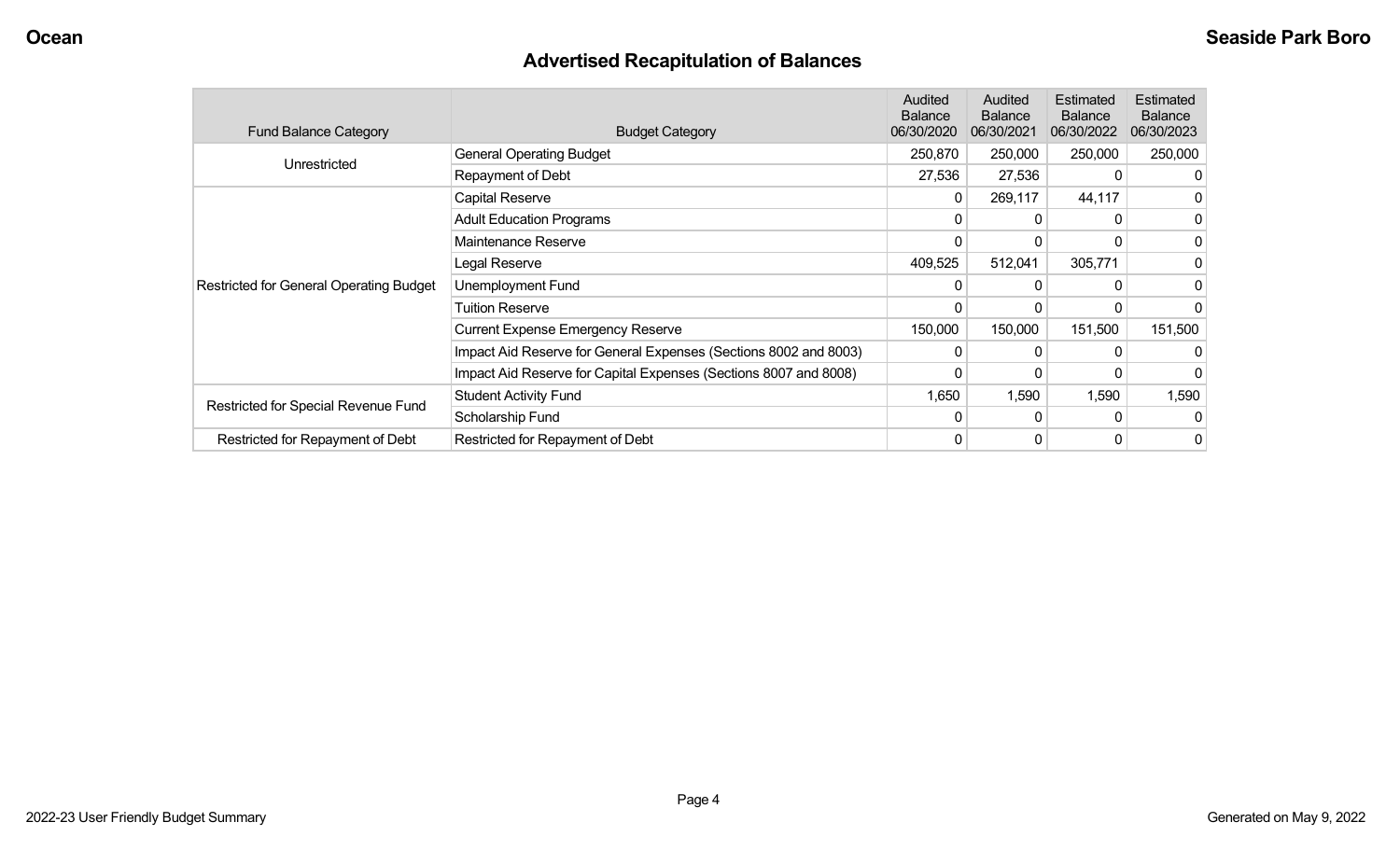#### **Shared Services**

| <b>Shared Service Category Type</b>            | <b>Shared Service Category Description</b>                                          | Amount<br>Saved<br>(Optional) |
|------------------------------------------------|-------------------------------------------------------------------------------------|-------------------------------|
| <b>Business Services</b>                       | <b>Shared Business Services</b>                                                     | 0                             |
| Municipal/Public Works                         | Borough of Seaside Park supplies Snow Removal and Garbage removal                   | $\Omega$                      |
| Recycling                                      | Borough of Seaside Park                                                             | $\Omega$                      |
| <b>Technology Services</b>                     | Web page under direction of Borough                                                 | $\Omega$                      |
| <b>Transportation Services, including Fuel</b> | Both Toms River And Central Regional supply Transportation at very reasonable rates | $\Omega$                      |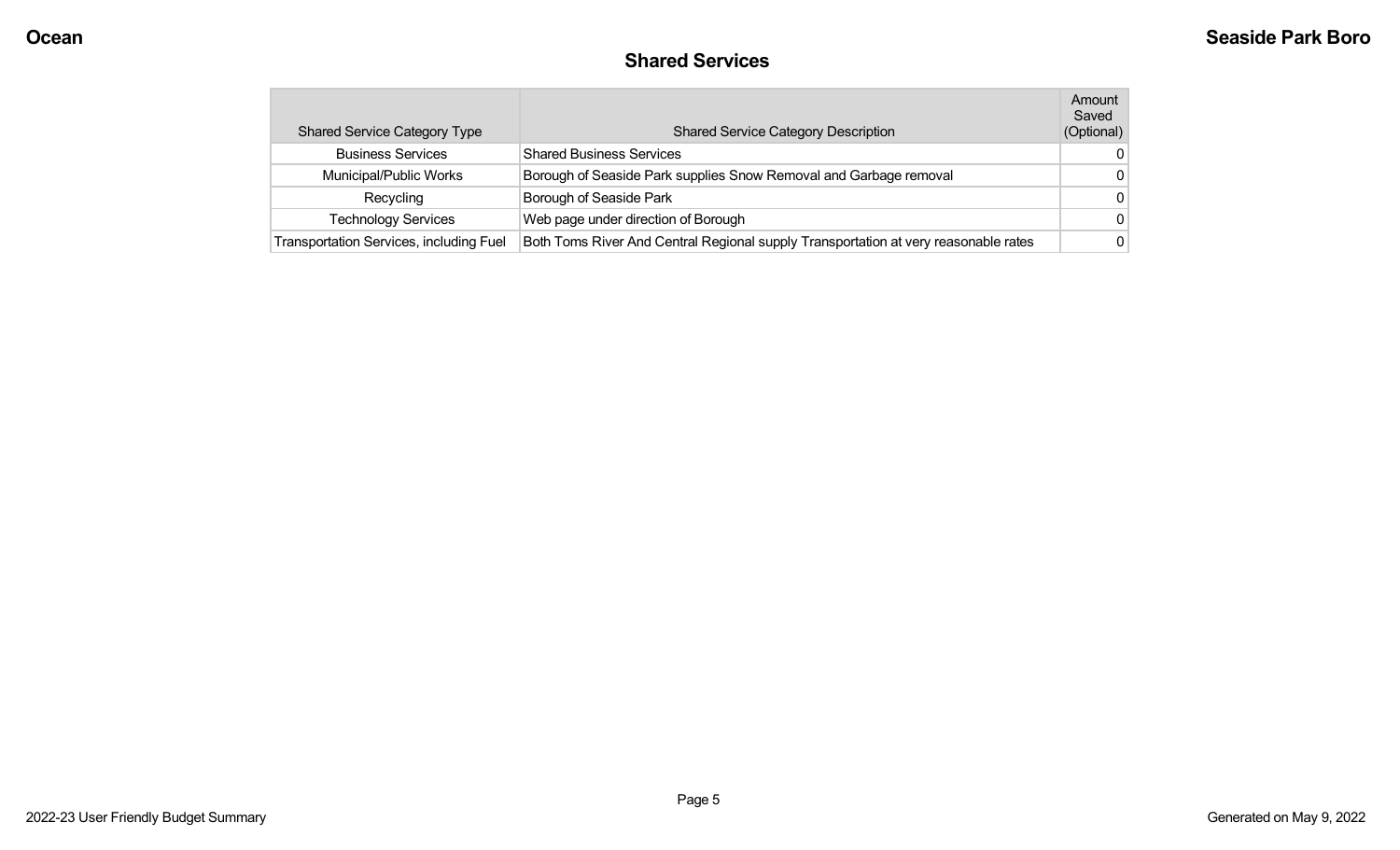#### **Estimated Tax Rates**

| Municipality | Category                                                                                                           | Amount        |
|--------------|--------------------------------------------------------------------------------------------------------------------|---------------|
|              | (A) General Fund School Levy                                                                                       | 411,890       |
|              | (D) Total School Levy                                                                                              | 411,890       |
|              | (B) Estimated Net Taxable Valuation (as of 10/01/21)                                                               | 1,155,477,800 |
|              | (H) Estimated Equalized Valuation (as of 10/01/21)                                                                 | 1,276,066,041 |
| Seaside Park | (C) Estimated 2022-23 General Fund School Tax Rate, Without Repayment of Debt or Adjustments=100x(A)/(B)           | 0.0356        |
|              | (F) Estimated 2022-23 Total School Tax Rate, With Repayment of Debt and Adjustments=100x(D)/(B)                    | 0.0356        |
|              | (I) Estimated 2022-23 Equalized General Fund School Tax Rate, Without Repayment of Debt or Adjustments=100x(A)/(H) | 0.0323        |
|              | (L) Estimated 2022-23 Equalized Total School Tax Rate, With Repayment of Debt and Adjustments=100x(D)/(H)          | 0.0323        |